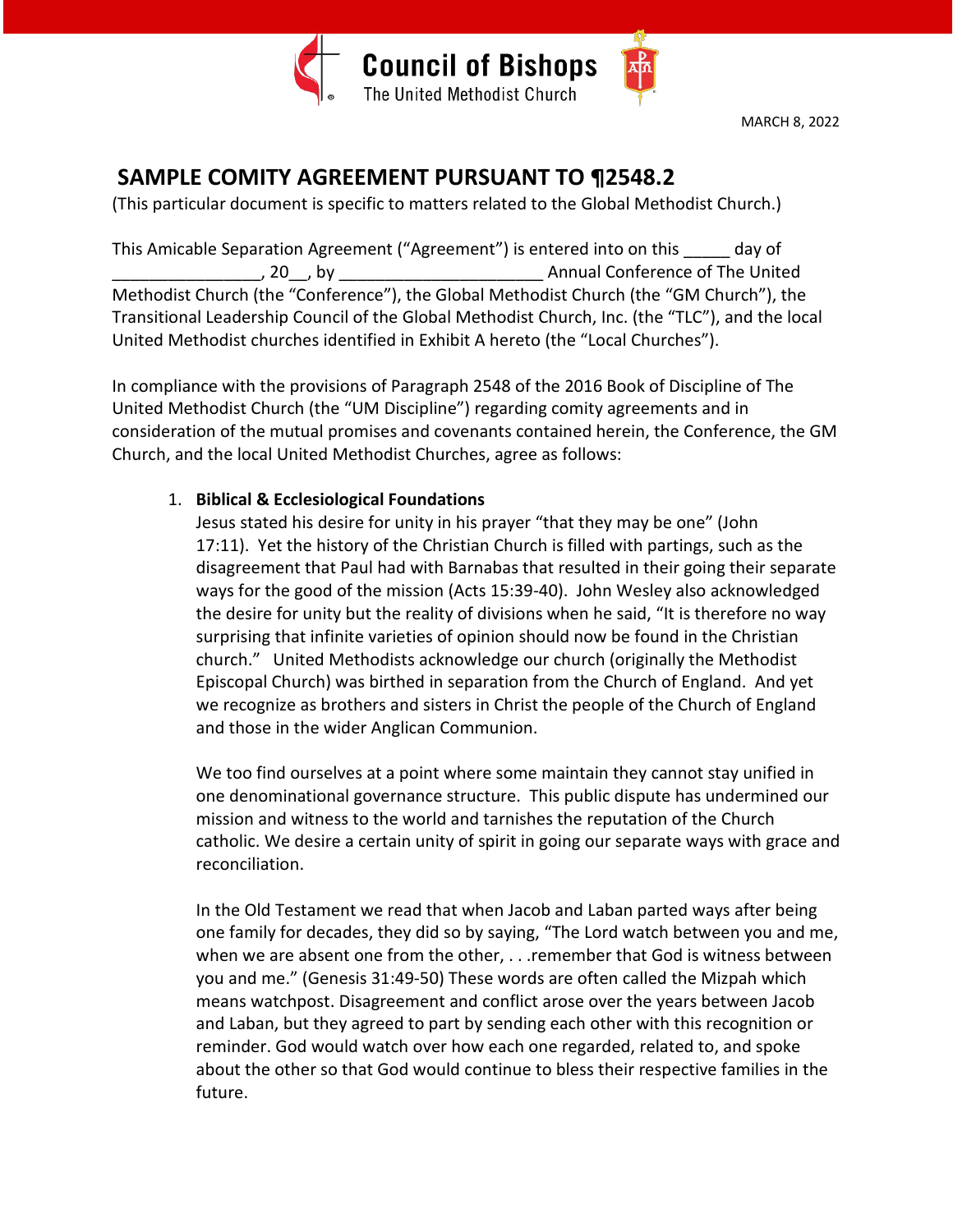This Amicable Separation Agreement is like the Mizpah, acknowledging and announcing that God is watching over The United Methodist Church and the Global Methodist Church as we part ways. Blessing and sending requires the commitment of both parties to articulate expectations, and to treat and talk about each other as a witness to the world that though we disagree, we recognize and affirm God's grace and blessing rather than strife and curse.

#### 2. **Authority**

The parties hereto stipulate and agree that the authority of the Conference and the Local Churches to enter into this Agreement is bestowed pursuant to ¶¶33 and 2548.2 of the UM Discipline. Pursuant to ¶33, the Conference has such other rights as have not been delegated to the General Conference under the Constitution. The General Conference enacted ¶2548.2, which authorizes the Conference, the bishop, the district superintendents, and the local church to enter into comity agreements on the terms set forth in ¶2548.2. The parties hereto further stipulate and agree that authority of the Conference to recognize the GM Church as an "other evangelical denomination" is implied in ¶2548.2 and that the UM Discipline provides no other mechanism or process for recognizing another denomination as an "other evangelical denomination." This Agreement is therefore stipulated and agreed to be a "comity agreement" within the meaning of, and authorized pursuant to, ¶2548.2.

#### 3. **Parties**

The parties to this Comity Agreement are the following:

- a. The Conference is an annual conference in The United Methodist Church (the "UM Church"), and enters into this Agreement pursuant to the terms of ¶ 2548.2 of the "UM Discipline".
- b. The GM Church is an evangelical Wesleyan denomination that is governed by its *Transitional Book of Doctrines and Discipline* and through a Texas corporation, the TLC. The GM Church is recognized by the Conference as an "other evangelical denomination" under the provisions of ¶ 2548.2 of the UM Discipline. The GM Church has a distinct legal existence, reflecting its polity, through its incorporation or incorporation of an administrative entity that is recognized under the applicable laws where it is organized. The GM Church proposes and affirms that it will follow doctrinal standards consistent with the Articles of Religion of The Methodist Church, the Confession of Faith of the Evangelical United Brethren Church, and the General Rules of the Methodist Church, as set out in ¶ 104 of the UM Discipline*.*  The GM Church has a definite and distinct ecclesiastical governance structure. It has written expressions of intent to align from a minimum of 100 United Methodist local churches, regardless of jurisdiction or geography, inside or outside the United States, that have voted under this paragraph or otherwise declared their intent in an authorized writing to end their connectional relationship with the UMC to form or join together with others to form the GM Church.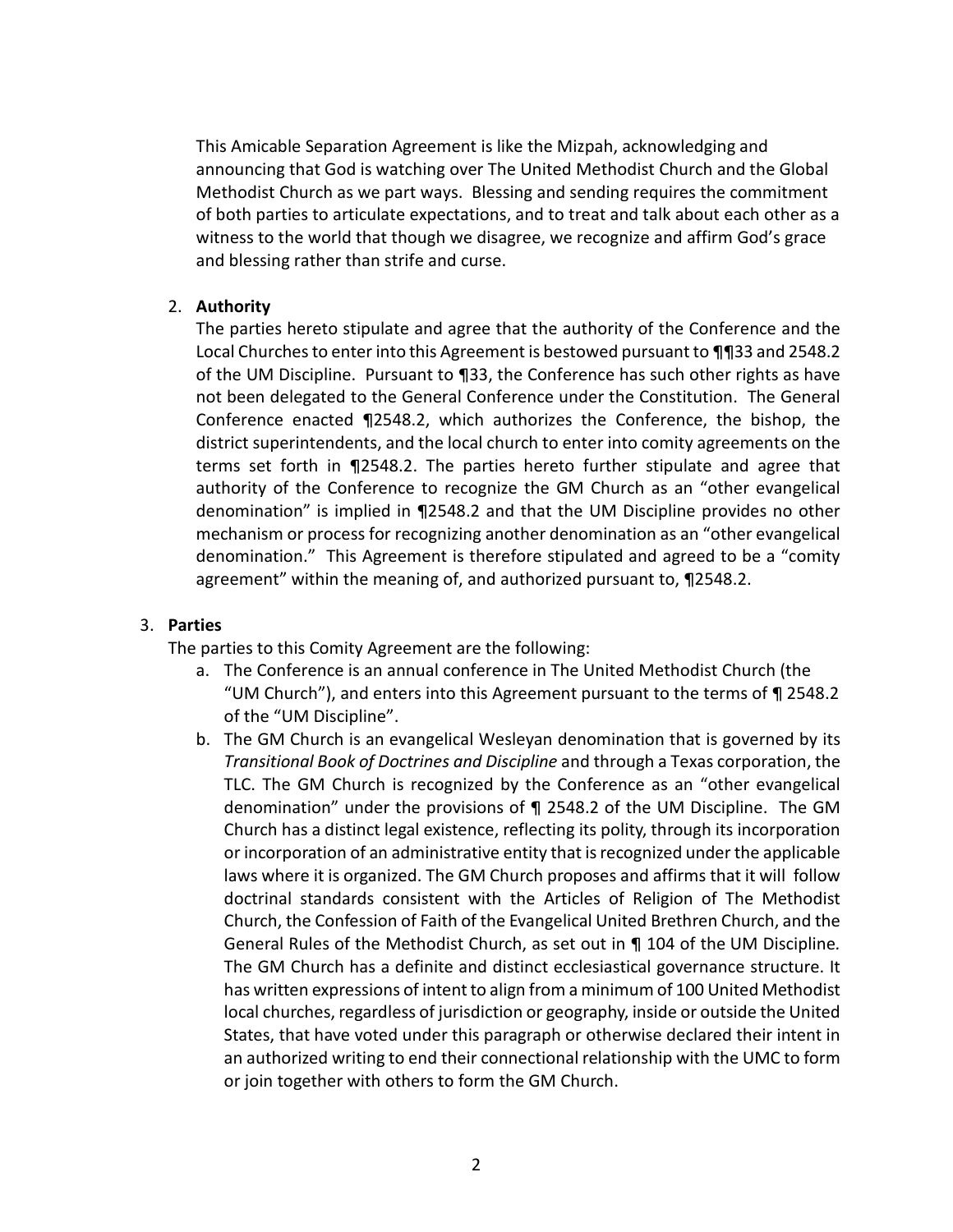c. The Local Churches are chartered congregations of the Conference who have taken the vote specified in paragraph 5 below and asked to withdraw from the Conference to become a member congregation of the GM Church who has officially met the requirements for the formation of a new Methodist denomination. The Local Churches who are initial parties to this Agreement are set forth in Exhibit A and can be added to from time to time by appending a document to Exhibit A listing the name of the local church with the signature of a duly authorized representative of the leadership of the local church, of the Conference, and the GM Church affirming that such church is a party to this Comity Agreement from the date set forth on the appended document.

#### 4. **Agreements for Mutual Recognition**

In working toward an agreement that will ultimately be approved by the Conference, the UM Church and the GM Church, acknowledge and recognize one another based on the following agreements:

- a. Each recognizes in one another that they are constituent members of the one, holy, catholic, and apostolic church as expressed in the Scriptures, confessed in the Church's historic creeds, and attested to in our common doctrinal standards rooted in our shared Methodist, United Brethren in Christ, and the Evangelical Association history;
- b. Each recognizes the authenticity of the other's sacraments of Baptism and Holy Communion, and welcomes each other's members to partake in the Eucharist;
- c. Each recognizes the validity of each other's respective offices of ministry, while stipulating that each has different qualifications for set-apart ministry that members of the other may or may not meet;
- d. Each recognizes a formal "full communion" relationship which commits the churches to working together as partners in mission toward fuller visible unity;
- e. Each recognizes a formal "full communion" relationship in order to: (1) actively commit the participants to working together as partners in mission and colaborers in the ministry of Christ Jesus, and (2) as visible witness to the unity of Christians in sharing the love of God among all peoples and throughout creation;
- f. Each recognizes that a "full communion" relationship does not mean there are no differences or distinctions between churches, but we will relate to each other with mutual respect and civility.
- g. Each understands and affirms that informal relationships exist with other Christians at all levels throughout the church, that these relationships are manifested in creative and dynamic ways, and the body of Christ is enriched by the initiative and leadership that takes place at many levels. It is understood that "full communion" relationships build upon the faithful unity of Christians in local communities and throughout God's creation that bring the compassion, love , and witness into the lives of a multitude of persons. It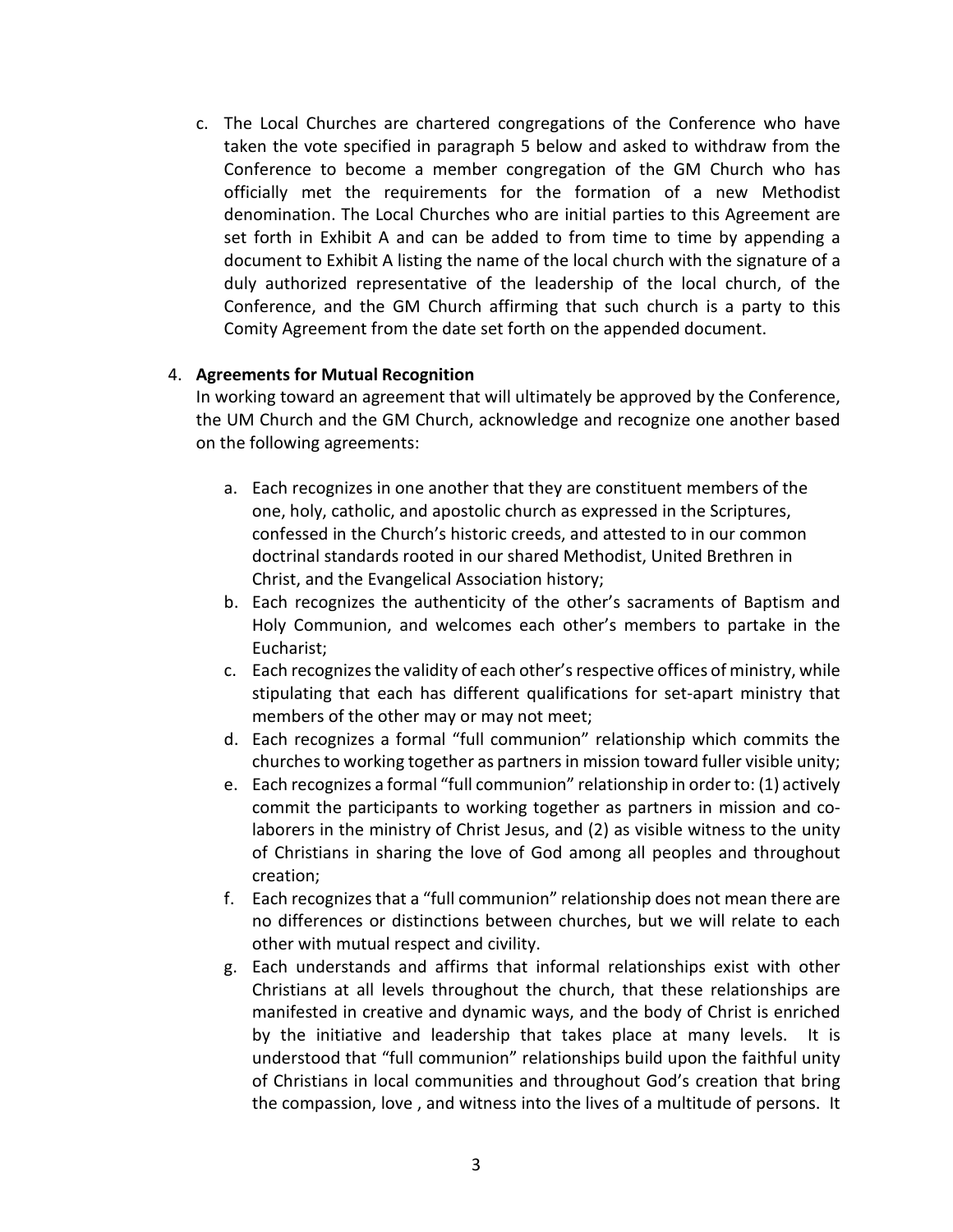is also understood that formal and informal relationships among Christians are integral to authentic Christian ministry.

- h. Each recognizes that no membership in an ecumenical organization, statement, or policy of an ecumenical organization, statement or policy of an ecumenical organization of which the UMC is a part, or formal "full communion" agreement shall be construed as modifying, interpreting, or changing the doctrinal standards of the UMC or the GMC.
- i. Each recognizes and affirms one another's ecumenical conversations with other church bodies, acknowledging the freedom to pursue full communion agreements.

## 5. **Request to Affiliate with the Global Methodist Church**

A local church shall initiate the process outlined in this Agreement by submitting a written request to the resident bishop and cabinet of the Conference to withdraw from the Conference to align with the GM Church. The written request must have been adopted at a church conference (duly called in accordance with the provisions set forth in the UM Discipline). The church conference may be requested by the pastor, the primary lay leadership, or ten percent (10%) of the professing membership of the local church. The request must be adopted by a two-thirds (66.66%) vote of the professing members in attendance and voting at a church conference called in part to vote on such request (exclusive of abstentions). The Conference shall schedule the church conference within sixty (60) days of the request for such a conference, unless by mutual agreement a later date is set. The written request shall be accompanied by a letter to the Conference from an authorized representative of the GM Church, Inc. stating that it has approved the alignment of the local church with the GM Church.

## 6. **Approval by Conference**

Once the church conference of the local church approves the request to withdraw from The United Methodist Church and align with the GM Church, the following steps must be undertaken by the following persons/entities:

- a. Such withdrawal must be approved by the Resident Bishop of the Conference.
- b. Approval by a simple majority of the District Superintendents of the Conference.
- c. Approval by a simple majority of the District Board of Church Location and Building in which the local church is located.
- d. Approval by a simple majority of the Conference Board of Trustees (in accordance with applicable church law and civil laws).
- e. Approval by a simple majority of the delegates to a regular or special session of the Conference.

## 7. **Withdrawal Liability for Unfunded Pension Liability**

a. The Conference shall determine the amount of the withdrawal liability for each local church required by ¶1504.23 of the UM Discipline. The withdrawal liability shall be its pro rata share of the Conference's aggregate unfunded pension liability, reduced by any reserves designated for or permitted to be used for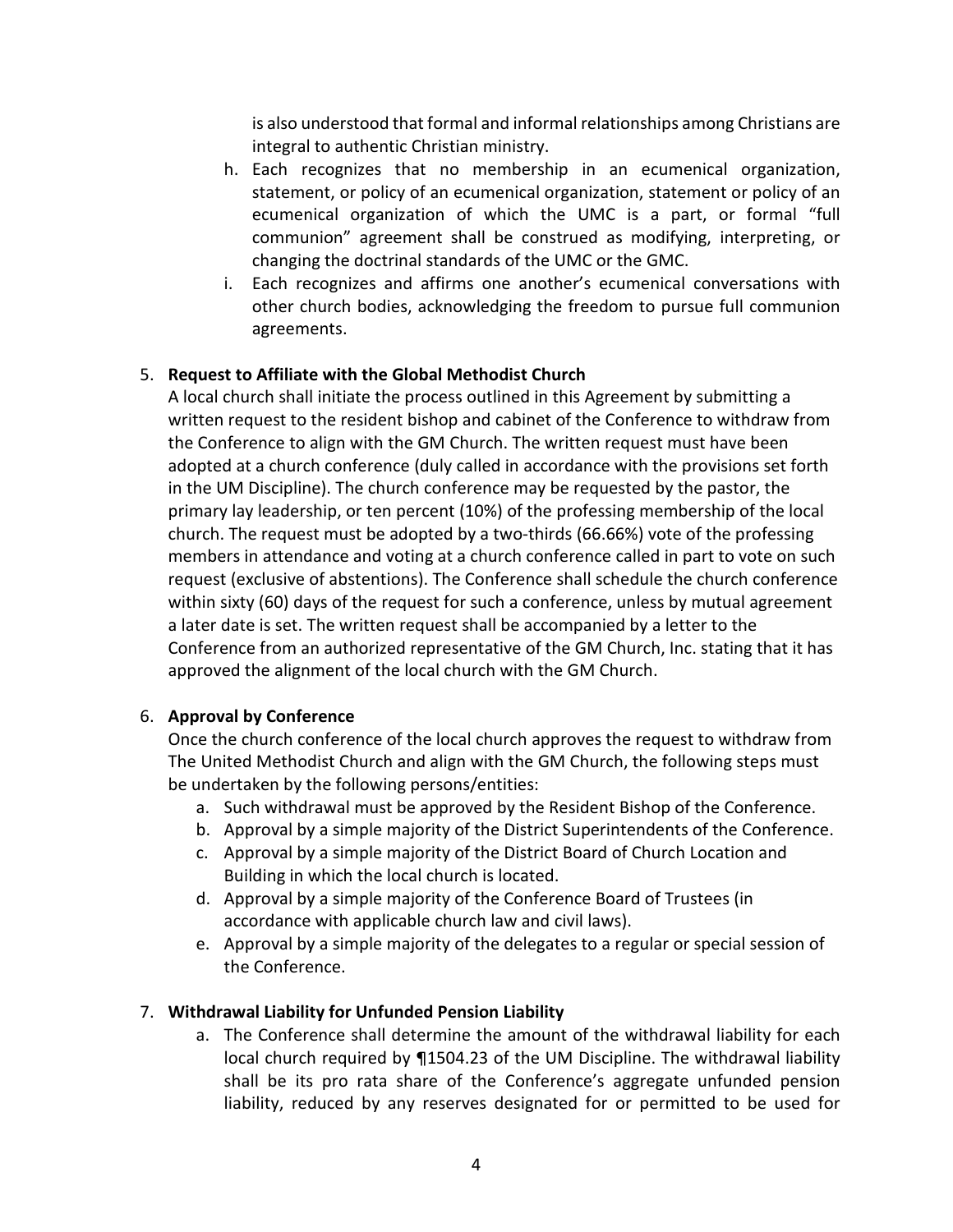pension obligations that the Conference agrees, in its sole discretion, to apply toward this liability. The Conference's aggregate unfunded pension liability shall be its aggregate funding obligations calculated by the General Board of Pension and Health Benefits of The United Methodist Church (Wespath), using market factors similar to a commercial annuity provider pursuant to UM Discipline ¶1504.23. The local church or its successor and the GM Church shall sign a promissory note approved by the conference chancellor or another attorney retained by the Conference in the sum of the withdrawal liability with payment of the principal sum.

Payments toward the principal sum will be due in installments (Principal Payments) payable in any year that an amortization payment is due from the Conference, or its successor, to meet its funding obligations for The United Methodist Church's pre-1982 pension plan, the Ministerial Pension Plan or the Clergy Retirement Security Program, until such time that all the installment payments have fully repaid the principal sum. An amortization payment is precipitated by underfunding of prior years' defined benefit obligations; it does not include normal cost contributions for current year defined benefit accruals. The amount of the Principal Payment for a year as a percentage of the original note total will be calculated using the same percentage as the Conference's amortization payment is of the aggregate market-based underfunding at the time the amortization payment was determined.

The promissory note shall be valid as of the Effective Date of Withdrawal. The promissory note shall be secured by a lien recorded against the assets transferred in paragraph 8 below. The Conference may, in its sole discretion and as a condition of entering into this Agreement, require that the promissory note be secured by additional assets, such as by a third-party escrow account deposit by the local church or the GM Church of a portion of the withdrawal liability described above. The assets transferred pursuant to paragraph 8 shall not be used as security for other loans or indebtedness without the permission of the Conference until the promissory note described in this paragraph has been paid in full or cancelled. All principal installment payments paid to the Conference with respect to such withdrawal liability by a local church shall be held in an account described in Section 7.b. below. The original principal sum, adjusted as described below, will become due upon the earlier of (i) the effective date the local church leaves, disaffiliates from, closes, or is closed by the GM Church; and (ii) December 31, 2032, if by such date the General Conference of The United Methodist Church has not approved legislation authorizing Wespath to transfer and assign unfunded pension liabilities to the GM Church, or allowing such unfunded pension liabilities to be paid by and become the responsibility of the GM Church. (For example, a proposal like Petition 20701 on page 576 of the 2020 Advanced Daily Christian Advocate or the *Protocol for Reconciliation and Grace through Separation* – referred to herein as "Legislation Assigning Pension Liabilities"). In such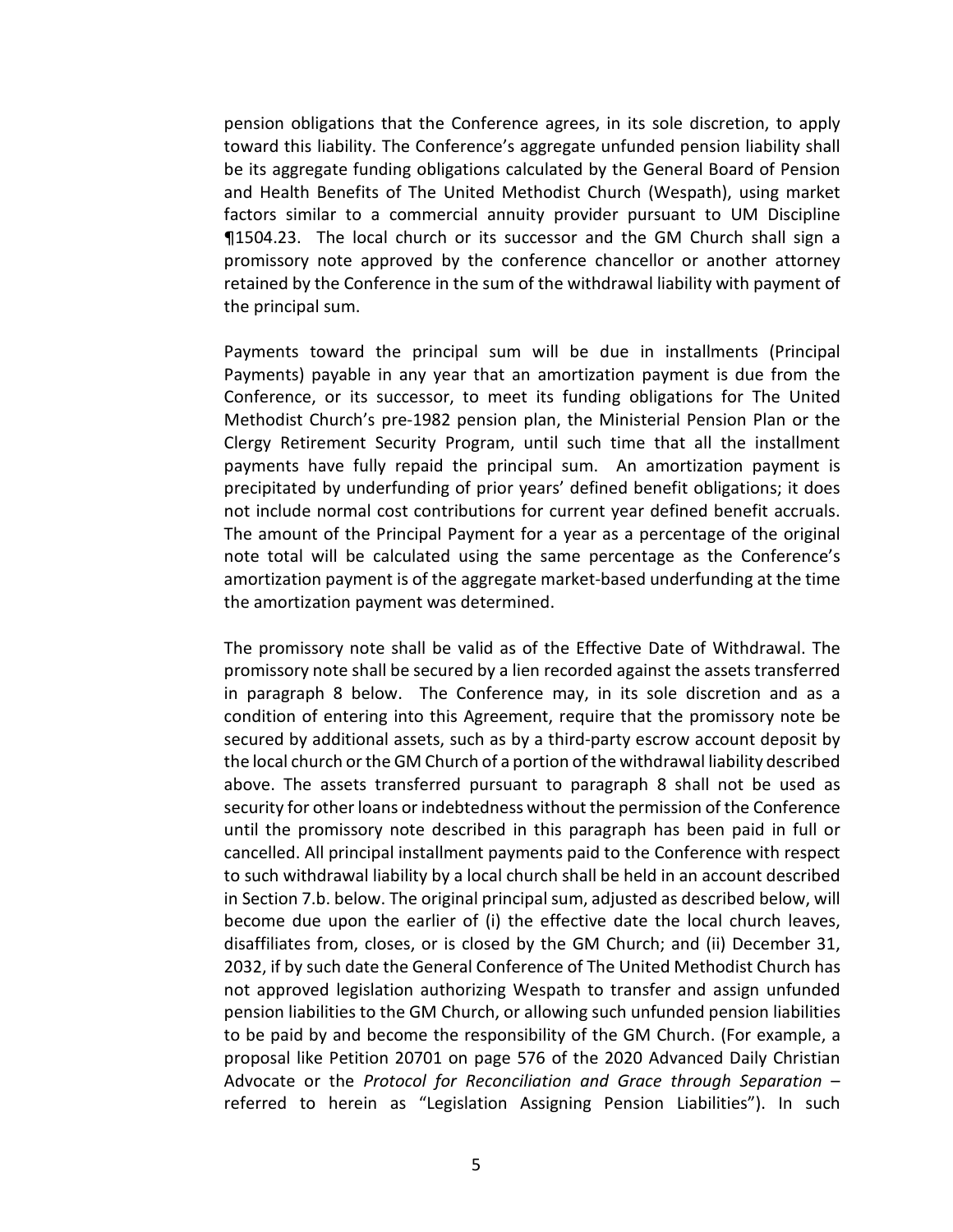circumstance, the original principal sum shall be reduced (but not increased) by the same percentage that the Conference's current aggregate unfunded pension liability has decreased from its original amount, if applicable, as measured by Wespath. Notwithstanding the foregoing, if the Conference's aggregate unfunded pension liability at any point before (i) and (ii) is reduced to zero, as measured by Wespath, the promissory note and its lien shall be cancelled. If the General Conference of The United Methodist Church approves such "Legislation Assigning Pension Liabilities," the promissory note and its lien shall be cancelled only after Wespath has reassigned and transferred the underlying pension liability to the GM Church under the terms of such Legislation Assigning Pension Liabilities. If the promissory note and its lien are cancelled under this paragraph, the Principal Payments paid to date and held in the account described in Section 7.b. below will be returned by the Conference to the local church or the GM Church. If the promissory note becomes due as of either (i) or (ii) above, the Principal Payments paid to date and held in the account described in Section 7.b below will be applied towards the amount due, with any remaining amount returned by the Conference to the local church or the GM Church.

#### b. **Account to Hold Pension Promissory Note Principal Payments**

Principal Payments made pursuant to the promissory note described in 7.a above will be held in a separate account to be (i) used by the Conference solely to fund pension liabilities incurred as of the local church's date of Withdrawal or (ii) if the account has not been used to fund pension liabilities for required contributions, returned to the local church or GM Church if the promissory note is cancelled under 7.a. above.

## c. **Withdrawal Liability for Retiree Health and Other non-Pension Benefit Obligations**

¶1504.23 of the UM Discipline allows an annual conference to collect obligations in addition to unfunded pension liabilities from a disaffiliating, separating, or closing church. Accordingly, the Conference may also determine and include in this Agreement provisions for the local church to fund its share of unfunded postretirement medical liabilities, as reported in the conference's most recent Comprehensive Benefit Funding Plan (as described in ¶1506.6 of the UM Discipline), or annual post-retirement medical expenses, as well as any other unfunded non-pension (e.g., welfare plan) benefits obligations identified in the Comprehensive Benefit Funding Plan. Terms for payments for retiree healthcare and any other benefits obligations may be included a second promissory note, similar to the note described in Section 7.a. above, but with payment terms to be agreed upon by the parties to this Agreement and approved by the conference chancellor or another attorney retained by the Conference.

#### 8. **Transfer of Assets and Liabilities, Release of Trust**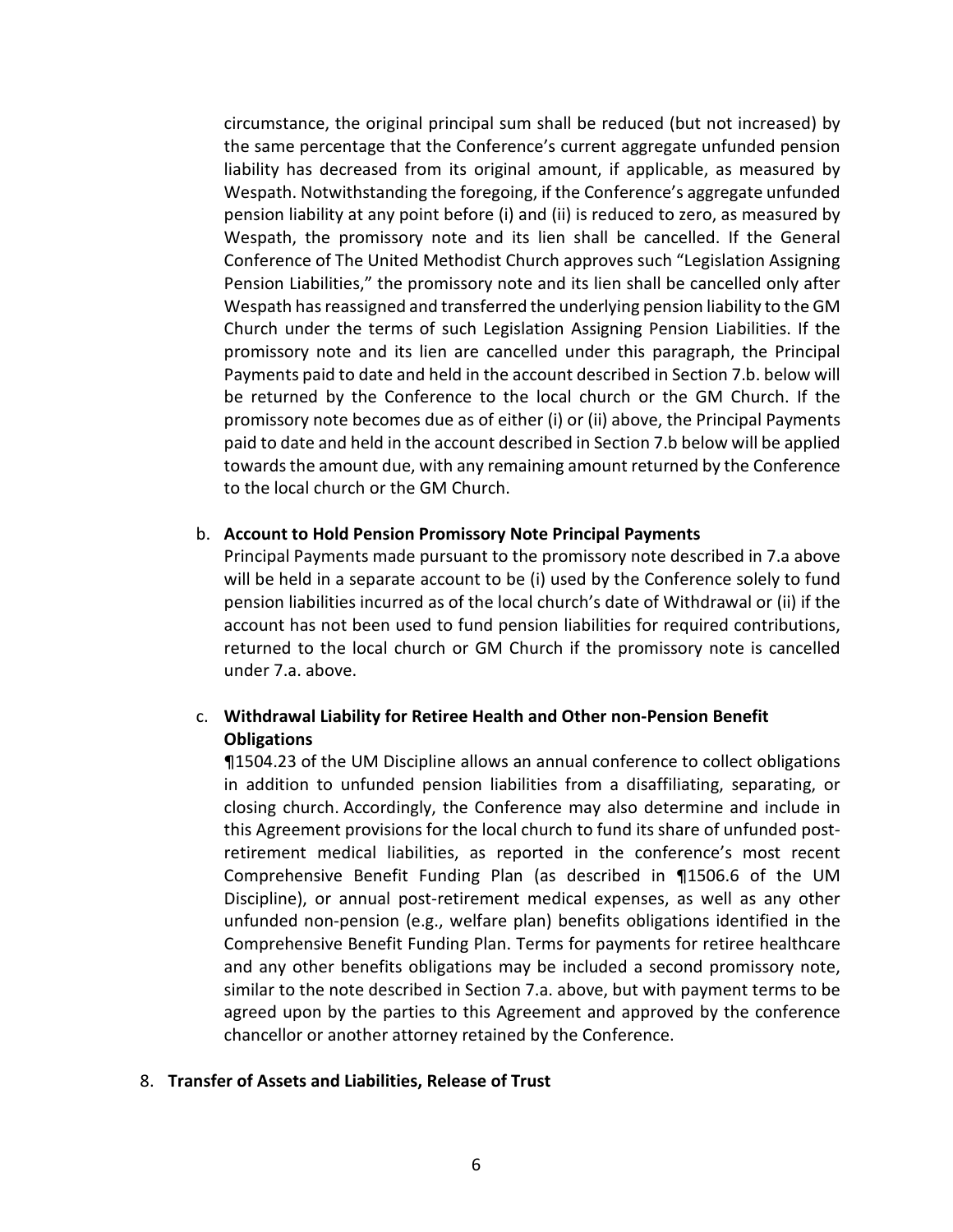When the provisions of paragraphs 5 and 6 are satisfied, the Conference shall instruct and direct the board of trustees of the local church added to Exhibit A to deed, convey, or transfer the local church's property, real and personal, tangible and intangible, to the GM Church, or its approved designee, and the Conference board of trustees shall release such property from any express or implied trust benefiting The United Methodist Church, the Conference, or any other entity associated with The United Methodist Church. The property shall remain subject to any other encumbrances duly recorded against the property. Any costs resulting from such transfers or transactions shall be borne by the local church. The Conference shall fully cooperate in a timely manner with the local church and the TLC, as needed and applicable, to ensure that such transfers and other transactions convey all of the Conference's interest – both for itself and on behalf of The United Methodist Church – in the real and personal, tangible and intangible property of the local church. Additionally, the local church, the GM Church and the Transitional Leadership Council of the GM Church, Inc. shall release, indemnify and hold harmless, and it has a duty to defend, the Conference, all units of The United Methodist Church and their Affiliated Institutions as well as their officers, directors, agents, and employees from any liability or costs (including reasonable attorney fees) resulting from any claim, action, or cause of action that may exist, or that may arise in the future for and including, but not limited to, indemnification for the following: (i) the acts or omissions of any clergy or other employees, volunteers, or others acting on behalf of the Local Church or the Conference and its respective entities or local churches (except for clergy or employees, volunteers, or such others acting on behalf of the Local Church or the Conference and its respective entities or local churches who choose to remain with The United Methodist Church), based upon acts or omissions that occurred prior to the Effective Date; (ii) claims related to or arising from any affiliation with the Boy Scouts of America; (iii) any other liabilities, including but not limited to claims by third-party creditors; and (iv) liability or cost incurred as a result of any claim, action, or cause of action for damages to persons or property resulting from the annual conference's failure to take all necessary steps as required by this agreement. The local church, and the GM Church, and the Transitional Leadership Council of the Global Methodist Church, Inc. shall maintain insurance coverage naming and providing coverage to The United Methodist Church entities as identified as additional named insured, against all covered claims described in this paragraph.

#### 9. **Effective Date of Withdrawal**

The local church shall cease to be a chartered congregation of the Conference and The UM Church on and after the last date on which the promissory note referenced in paragraph 7 and the deed(s), conveyance(s), and transfer(s) referenced in paragraph 8 are duly signed by all parties. If this Agreement is not effectuated within twelve months of the request of the local church required in paragraph 5 above, the agreement shall be null and void as to such local church. The local church, prior to its separation, shall be expected to maintain its connectional responsibilities, including, but not limited to paying apportionments and direct billed benefit costs from the annual conference, through the Effective Date of Withdrawal.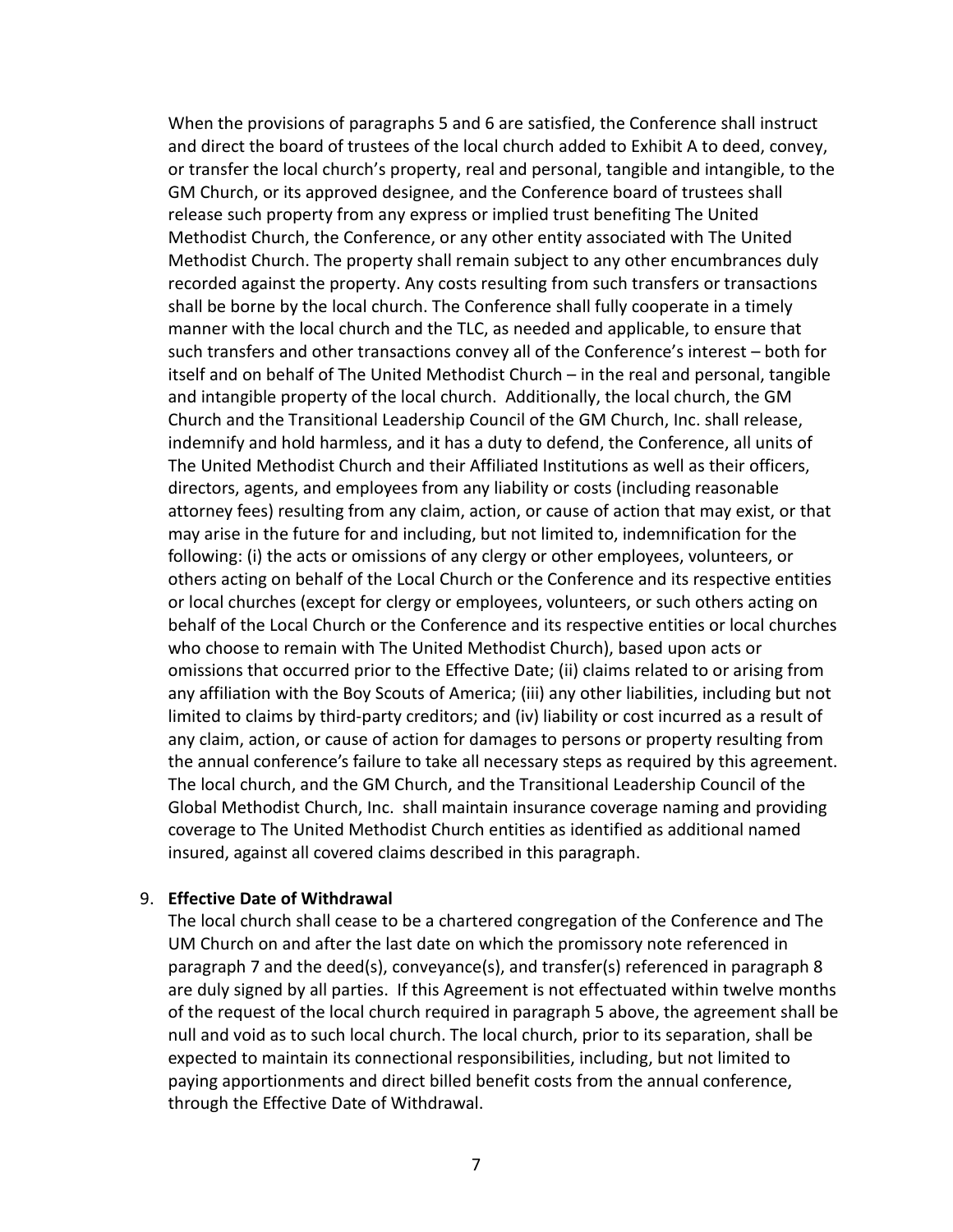#### 10. **Intellectual Property**

The local church shall cease all use of "United Methodist," the Cross & Flame insignia, and any other intellectual property of the Conference and The United Methodist Church, including the removal of all signage containing the same, as soon as possible but no later than three (3) months following the time of the Effective Date of Withdrawal. Signage or insignia that is an integral part of a church building (e.g., when the insignia is part of a stained glass window, mosaic, or etched into the stone, brick, or woodwork of a building) shall be exempt from removal. The local church may continue to use *The United Methodist Hymnal, Book of Worship*, and any other United Methodist worship or study materials it has purchased consistent with the copyright obligations stated in such hymnals, books and materials.

#### 11. **Group Tax Exemption Ruling**

As of the Effective Date of Withdrawal, the local church shall cease to use and shall ensure that any affiliates of the local church that have been included in any group tax exemption ruling shall cease to use, any and all documentation stating that local church is included in the UM Church's group tax exemption ruling administered by the General Council on Finance and Administration of The United Methodist Church. The local church and any of its affiliates that have been included in the group tax exemption ruling will be removed as of the Effective Date of Withdrawal.

#### 12. **Organizational Transition**

As of the Effective Date of Withdrawal, the Local Church shall take all steps necessary to close and/or dissolve any legal entities and to settle, liquidate, or transfer all assets and obligations of such entities, or to establish any new legal entities, or to modify its current organizing documents, as determined by the Conference to effectuate the Local Church's withdrawal from the UM Church. The Local Church shall indemnify, defend, and hold harmless the Conference and its officers, directors, agents, and employees from any liability or costs (including reasonable attorney fees) resulting from any claim, action, or cause of action for damages to persons or property resulting from the local church's failure to take the steps required by this paragraph 12.

#### 13. **Release of Claims**

Upon the completion of all of their respective obligations herein, the Conference and the Local Church, for themselves and for their agents, representatives, members, trustees, employees, successors, attorneys, and assigns, hereby fully and forever covenant not to sue each other, and release and discharge each other, and their current and former trustees, officers, representatives, employees, attorneys, and assigns, in both their official and individual capacities, from any liability for any and all causes of action and claims, in equity or in law, including any statutory or common law cause of action, tort or contractual claims, any claims for attorneys' fees, expenses, and all other damages, whether known or unknown, foreseen or unforeseen, which the Conference or the local church ever had, now has, hereafter may have or claim to have against any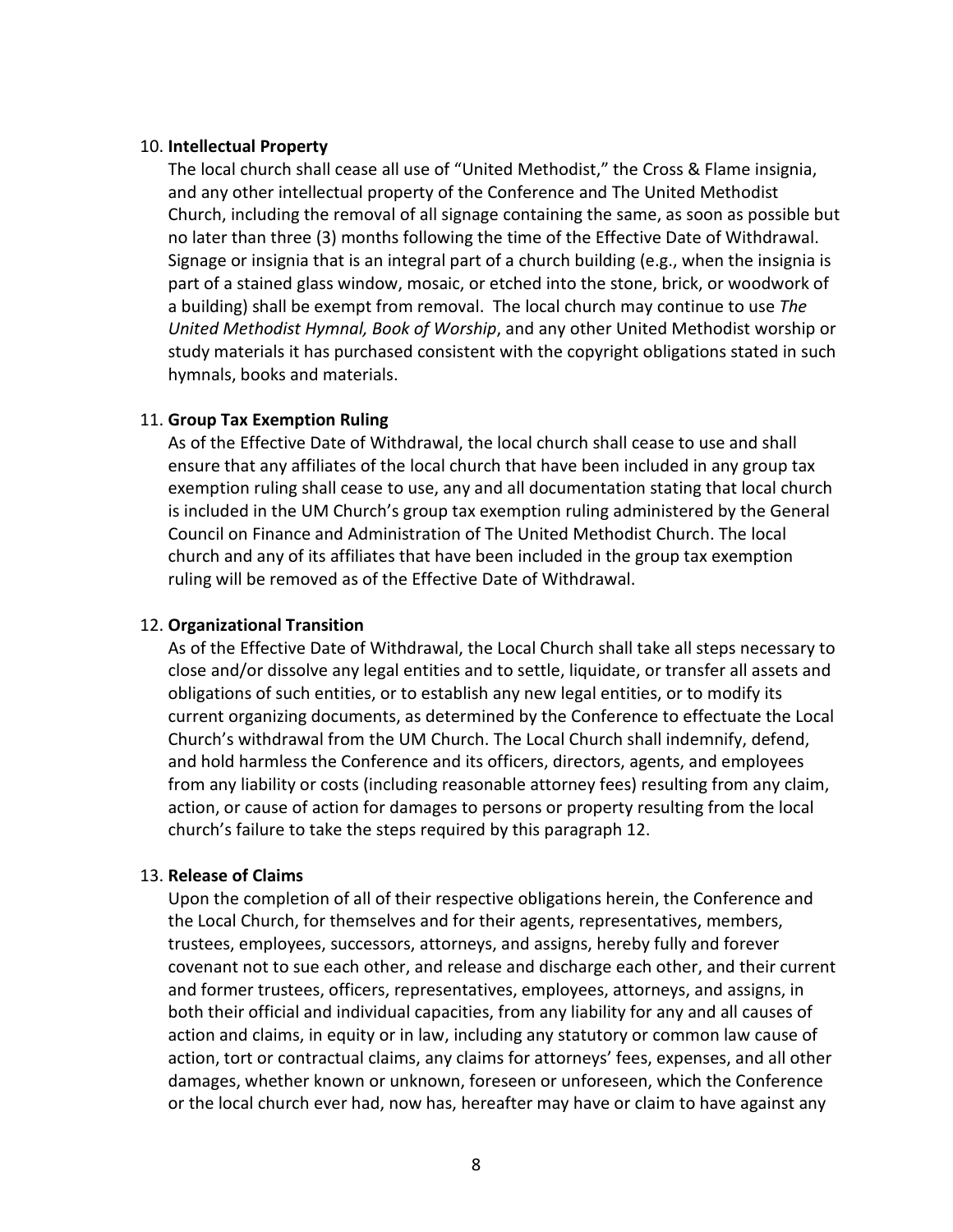of the above-named entities or persons in any way arising out of their relationship with each other. The parties further represent they have no pending lawsuit, charge, complaint, or other action against each other. Notwithstanding the foregoing, the parties may take action to enforce this Comity Agreement in any court where jurisdiction and venue are proper.

#### 14. **Continuing as Plan Sponsor**

Nothing in this Agreement shall prevent the GM Church and/or the Local Church, after the Effective Withdrawal Date, from continuing to sponsor benefit plans administered by Wespath, to the extent permitted by federal law, and provided that the GM Church and the local church have not expressly resolved that it no longer shares common religious bonds with The United Methodist Church.

### 15. **Non-Severability**

Each of the terms of this Agreement is material and an integral part hereof. Should any provision of this Amicable Separation Agreement be held unenforceable or contrary to law, the entire Comity Agreement shall be deemed null and void and the parties shall be restored, insofar as possible, to the status quo ante.

16. **Governing Law** – This Agreement shall be governed by the laws of the state in which the principal office of the Conference is located.

> \_\_\_\_\_\_\_\_\_\_\_\_\_\_\_\_\_\_\_\_\_\_\_ Annual Conference of The United Methodist Church

| Name:  |  |
|--------|--|
| Title: |  |
| Date:  |  |

Global Methodist Church

| By                                            |
|-----------------------------------------------|
| Name:                                         |
| Title:                                        |
| Transitional Leadership Council of the Global |
| Methodist Church, Inc.                        |
| Date:                                         |